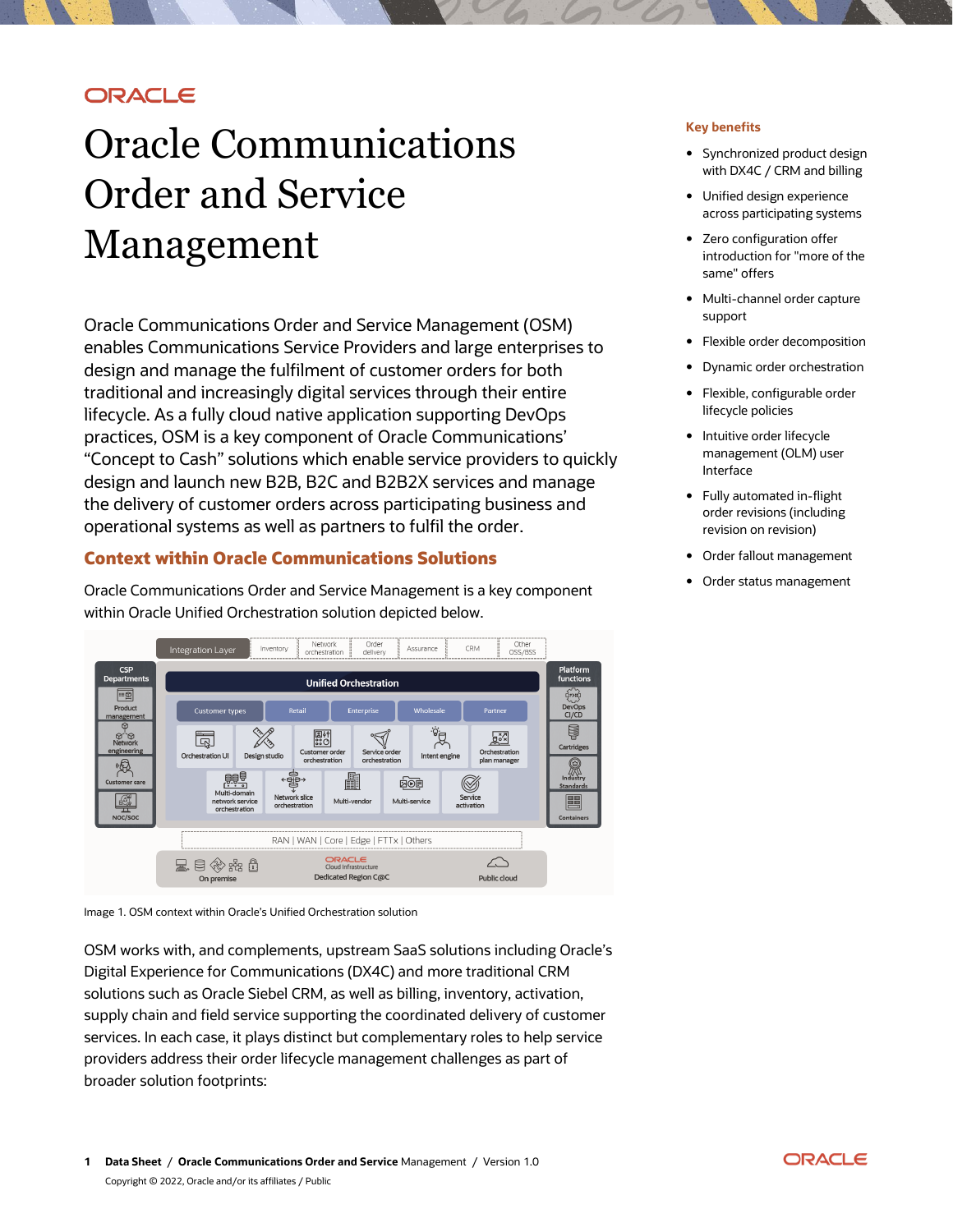**Digital Experience for Communications (DX4C)** – complementing DX4C, OSM performs the role of Central Order Management (OSM COM) managing the delivery of the customer order. It is deployed in conjunction with Oracle Customer Experience (CX) Cloud solutions and Oracle Communications Billing and Revenue Management (BRM). DX4C enables service providers to innovate, transform and engage their customers with compelling experiences anchored by underlying support for the lead-to-quote, order-to-cash, order-to-activate and cash-to-care processes.



Image 2. OSM COM in context with Oracle's Digital Experience for Communications (DX4C)

Within the DX4C context, OSM COM supports the following key capabilities:

- Synchronizes product class definitions with DX4C Launch and defines fulfilment patterns for each net new product class
- Decouples the creation of commercial DX4C offerings (containing existing products) from their fulfilment enabling faster time to market
- Decouples the fulfilment topology of participating systems from fulfilment flows for greater IT flexibility (e.g., when transitioning across and / or retiring multiple billing systems)
- Supports advanced order qualification including feasibility and reservations
- Decomposes and dynamically creates an orchestration plan for each order providing line-item level order status visibility upstream during order execution
- Transforms the customer order containing products into one or more service orders containing services for fulfilment
- Integrates with upstream DX4C / CRM systems supporting multiple deployment modes

"As service providers continue to roll out new services and support more online digital channels, they need to be able to launch and deliver new services quickly, which requires a fully automated, scalable and available order orchestration solution over which they have full control.

Oracle's open cloudnative approach helps such forward looking providers meet and accelerate this vision and be more responsive to their customers."

#### **Martina Kurth**

AVP, Head of Telco 2025 Research Europe, IDC

ORACLE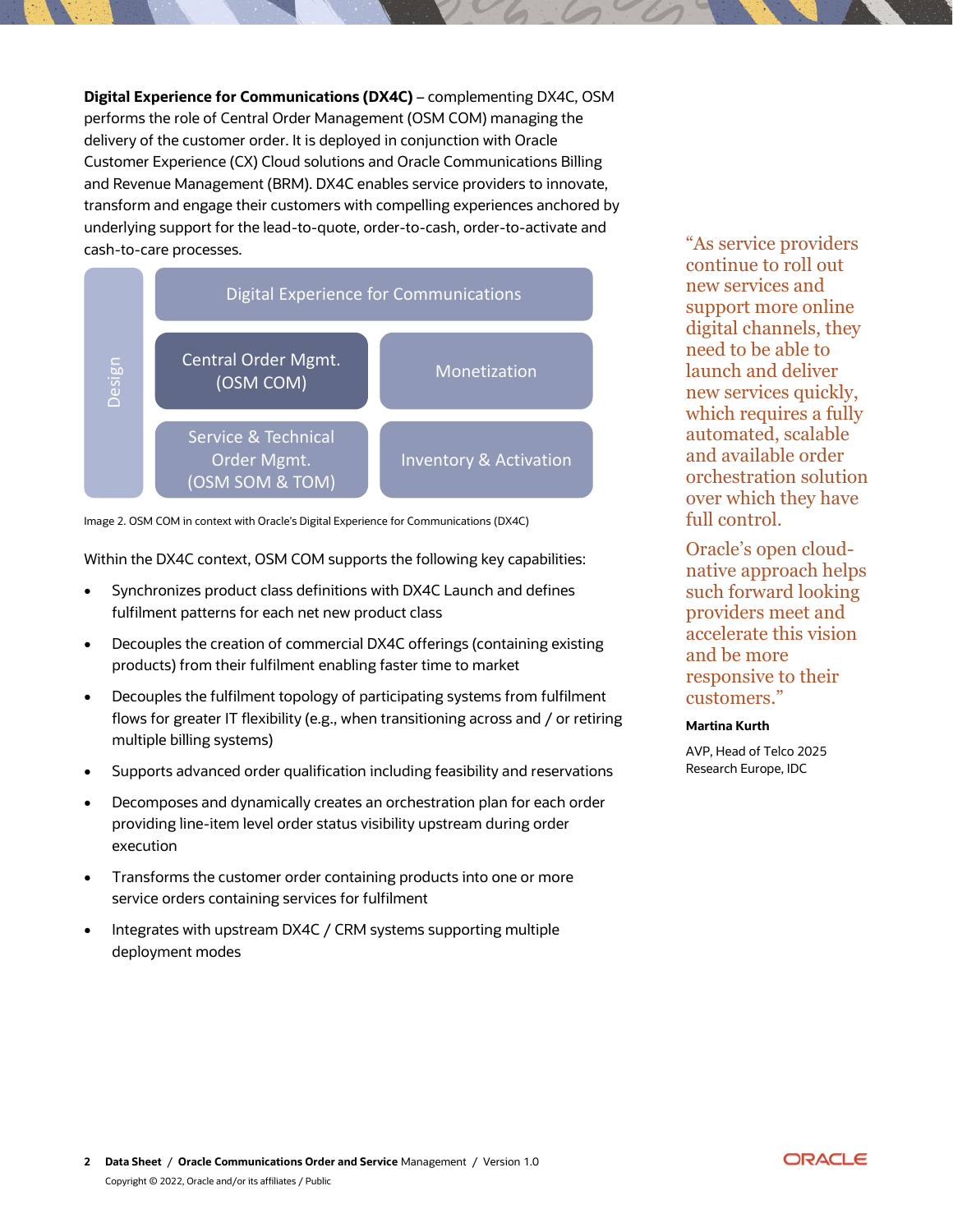**Unified Orchestration** – in this context, OSM performs the role of Service Order Management (SOM) and Technical Order Management (TOM).



Image 3. OSM SOM & TOM in context with Oracle's Unified Orchestration

It does so in conjunction with Oracle Communications Unified Inventory Management (UIM) and Oracle Communications ASAP / IPSA to fulfill services on the network, IT applications and the underlying IT infrastructure. In this role, OSM provides the following key capabilities:

- Supports the flexible definition of, and fulfilment patterns for, both customer and resource facing services enabling catalog driven fulfilment
- Supports technical service qualification and resource reservation during order negotiation / capture in coordination with DX4C
- Dynamic creation of an orchestration plan for each service order which may include the design of the service, assignment of resources for the service and calculation of the actions required to deliver the service - resulting in one or more technical orders
- Dynamic creation of an orchestration plan for each technical order which may typically include activities such as supply chain management, work force management, service activation, assurance activation, etc.
- Provides full order status visibility upstream during order execution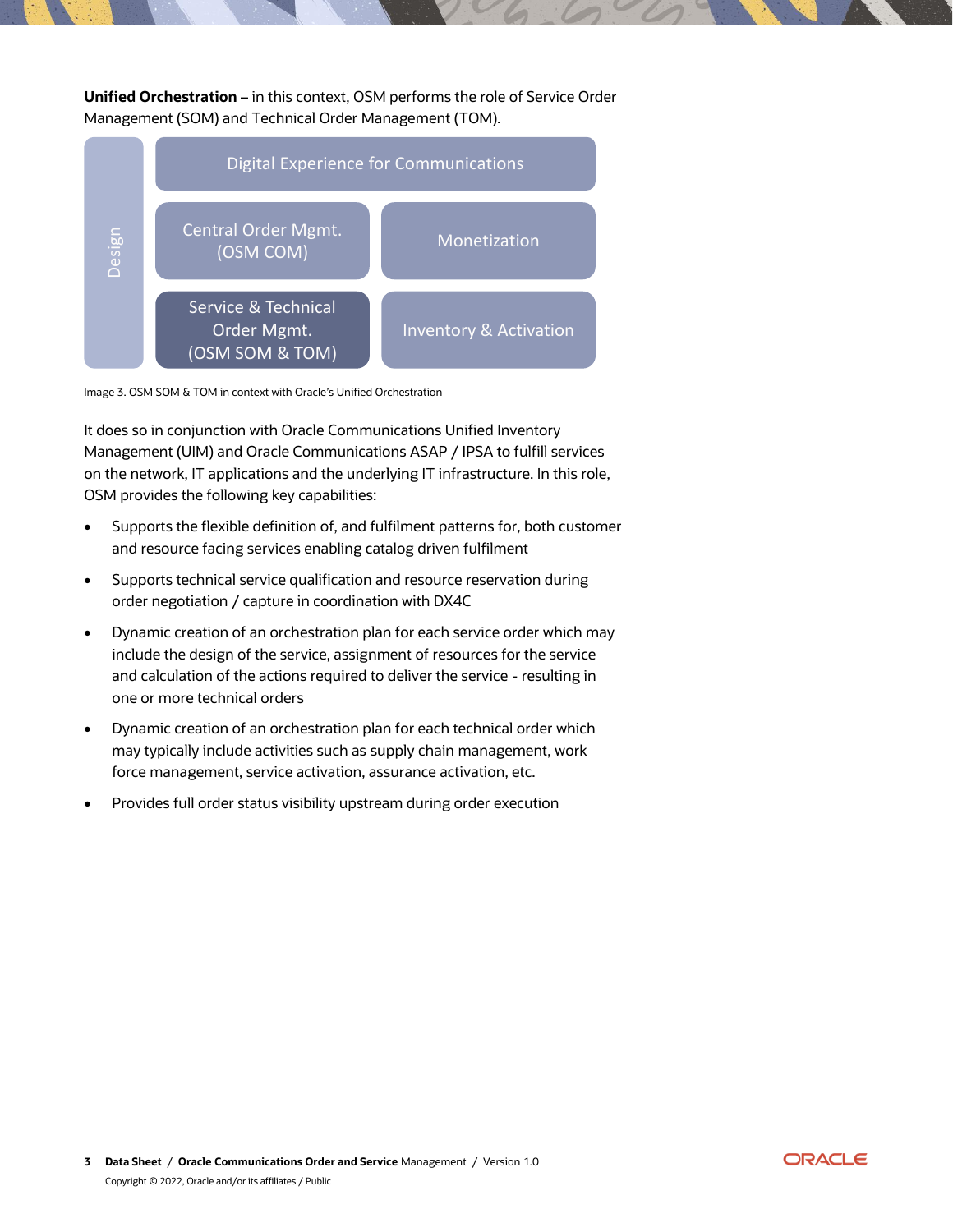# **Introduction to Order and Service Management**

OSM has a rich set of capabilities that enables both technical and commercial control of deployment footprints.



Image 4. Order and Service Management Functional Capabilities

The application consists of:

- A Core platform with design time modelling of fulfilment patterns, processes, tasks, and rules for the fulfilment of customer, service, and technical orders. Such design time configuration is enabled through Design Studio, whose PSR Designer offers an intuitive, graphical modelling environment. Design Studio drives best-practices modelling of fulfilment patterns for customer orders, service orders and technical orders. It is also the single, integrated design time environment across a range of Oracle Communications applications.
- A set of functional modules that can be used selectively to address individual requirements. The key ones include:
	- **Orchestration Plan Manager (OPM)** this provides dynamic order orchestration capabilities at multiple levels within the order processing.
	- **Order Transformation Manager (OTM)** this performs the state-less transformation of customer orders containing products into one or more service orders containing services – typically involved within the DX4C solution context.
	- **Order Lifecycle Management (OLM) UI** this UI is orientated to the business and provides a view of order fulfilment progress, fulfilment status and scheduling status. The UI presents the user with the most relevant information and the ability to drill down on order details. Features of the OLM UI include detailed visual order delivery timelines with information on Requested, Promised and Projected delivery dates.
	- **Order Change Management (OCM)** this automatically perform delta analysis for order revisions supporting multiple revisions including revision on revision to customer's "in-flight" orders and dynamically generates and executes compensation changes. This industry-unique intelligent order change management capability supports Point-Of-No-

#### **Key benefits**

- Rapid time to market with integrated design methodology across enterprise catalog, CX/CRM, Billing, Inventory, Activation, etc.
- Zero OSM configuration required to launch new offers containing pre-existing products - decoupling "what gets sold" from "how it gets delivered"
- Accurate order capture with support for order qualification / feasibility
- Simplifies the handling of all orders, channels, products, and customer types
- Efficient, assured end to end order delivery with full order status updates and visibility
- Fully configurable support for automation of in-flight order changes as routine, not an exception
- Improved agent experience through exposed order care capability to CX / CRM
- Fast and consistent design and rollout of new order management processes in the front and back office
- Faster resolution to fallout incidents eliminating unnecessary operational and IT costs
- Widely deployed with tier 1 CSPs inc. Vodafone, Bell Canada, KT, Charter, Telia, etc.
- Proven globally at scale multiple customers processing > 2 million orders / day
- Choice of deployment Oracle Cloud Infrastructure, 3rd party IaaS, or service provider data center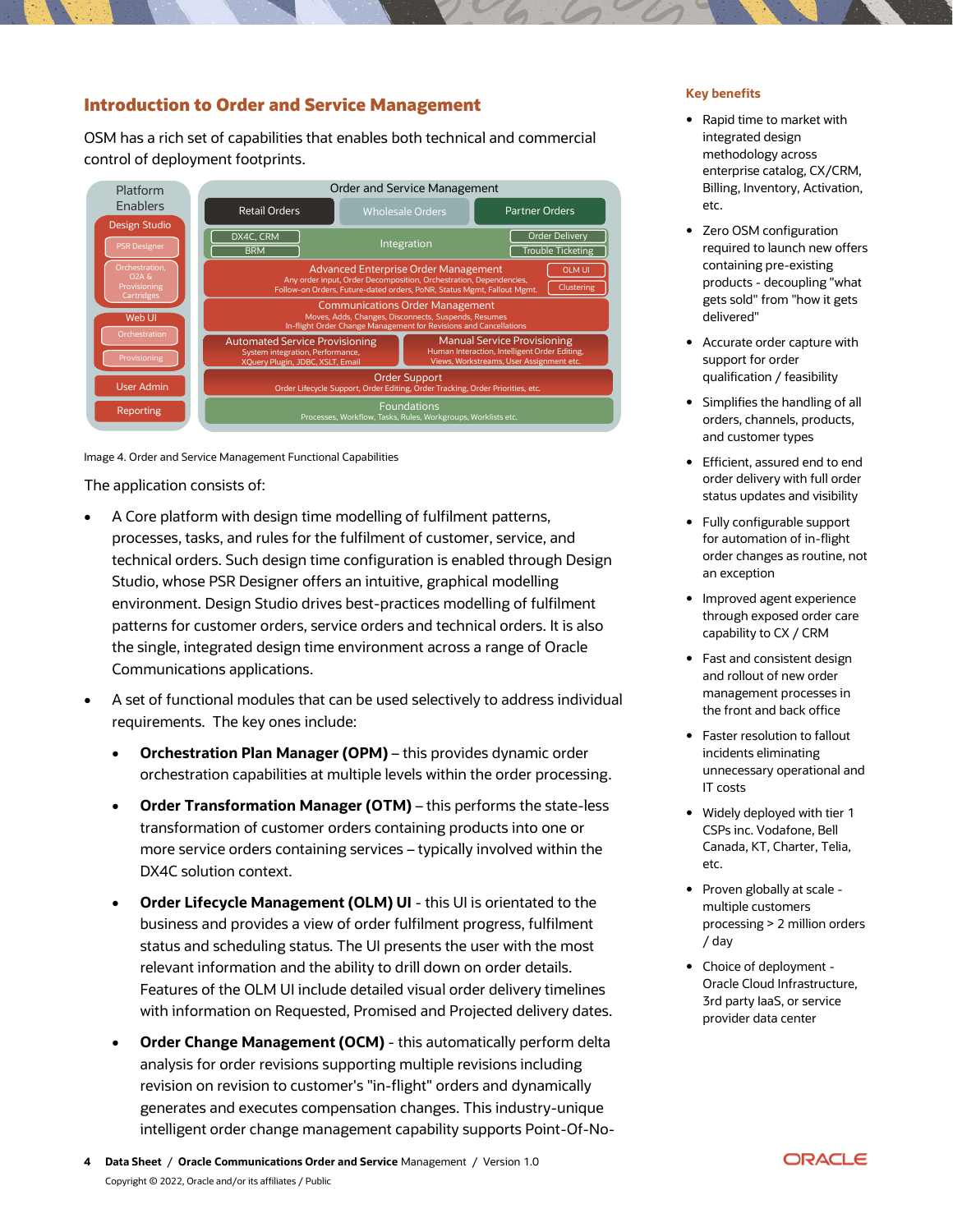Return configuration eliminating unnecessary fulfilling of revised orders - even supporting management of stacked revisions.

• Additional optional cartridges that provide pre-built integrations and process orchestration across specific Oracle products in the context of the solutions mentioned above. The upstream integration with DX4C and Siebel CRM provides support for product catalog synchronization, order capture, order submission, order status visibility and order fallout trouble ticket creation. The integration with BRM provides support for initiating the creation of billing accounts and purchase of products against such accounts driven from the customer order.

# **Order and Service Management Cloud Native Deployment**

OSM has been re-architected to be deployed using Container Images in a Kubernetes-orchestrated Cloud Native Environment to facilitate continuous integration, continuous delivery, and DevOps practices.

## **The Case for Cloud Native**

As the principal order management application in many service providers, OSM manages the orchestration of the received order – from the customer order, services order(s) and technical order(s) in turn – through its end-to-end lifecycle.

This order management role has become increasingly mission critical in large service providers as customer orders are increasingly received through digital / online / unassisted channels that need to be highly available, support responsive low latency customer interactions with full automation and support planned or unplanned order volumes during busy periods or seasonal campaigns, etc.

In addition, there is a need to manage many OSM environments across dev / test / prod with configuration discipline and the control to be able to deploy across cloud and on-prem environments. Coincident with that is the service provider adoption of contemporary technologies and approaches inc. Cloud Native and DevOps practices.



Image 5. Contemporary Approach using DevOps and Cloud Native.

#### **Leader in cloud native**

- Oracle is a Platinum member of the Cloud Native Computing Foundation (CNCF)
- Deep experience in cloud native development and deployment inc. several open-source Cloud Native contributions inc.
- OSM Cloud Native leverages:
	- o OCI Container Engine for Kubernetes (OKE)
	- o Oracle WebLogic Server Kubernetes **Operator**
	- o Oracle WebLogic Server Deploy Tooling

#### **Value of OSM Cloud Native**

- Enables adoption of DevOps practices, CI/CD Pipeline – enables service providers to transition their operations from manual, slow, and costly to automated, fast, cost-efficient
- Operational benefits
	- o Faster installs from several hours to 10-30 mins with on-demand installation (lower TCO)
	- o Faster environment replication – from several days to 10-30 mins
	- o On-demand JIT scaling – from 3-4 weeks (with downtime) to 2 mins (with no downtime)
	- o Reduced maintenance downtime – from several hours to less than one hour (zero for some scenarios)
	- o Self-healing upon service failure – on both cloud and on-prem deployments

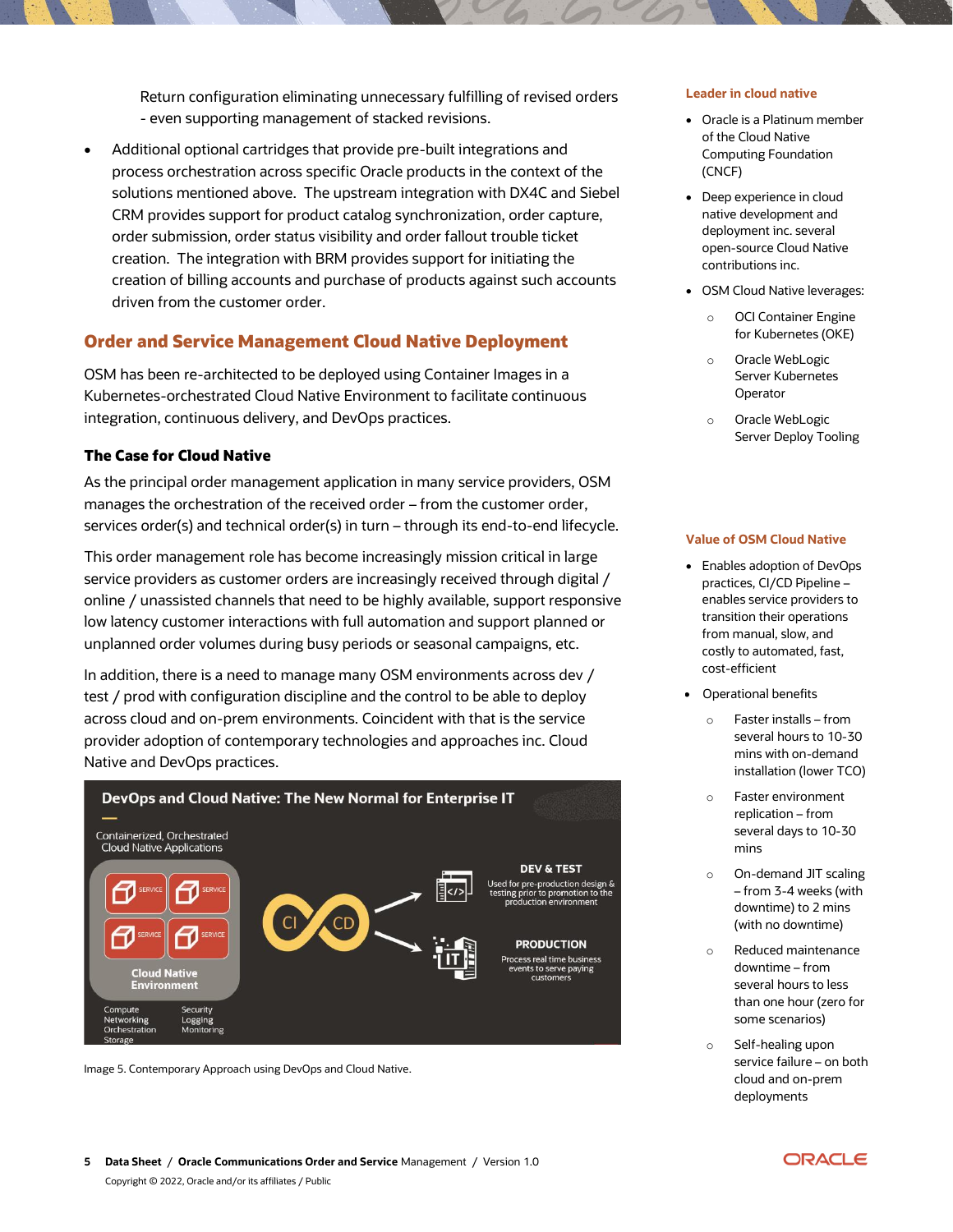## **Introducing OSM Cloud Native**

The OSM Cloud Native deployment option enables OSM to be deployed using container images (supporting Docker and CRI-O for Container Runtime) that are then orchestrated in a Kubernetes environment. It supports a full DevOps implementation approach through a rapid, consistent & auditable installation & configuration process with configuration externalized in Helm scripts. It supports dynamic clustering using WebLogic Kubernetes Operator to easily create, manage & scale OSM and supports metrics using Prometheus and Grafana. This deployment option takes advantage of Open-Source Cloud Native tooling and achieves operational efficiency while maintaining full control of IT operations.



Image 6. DevOps and Cloud Native.

## **Helping Service Providers Adopt OSM Cloud Native**

In addition to enablement training and documentation, Oracle Communications Consulting enables customers to adopt OSM Cloud Native and increase their maturity with Cloud Native and DevOps practices in several ways:

- Pre-sales run discovery workshops, implementing an OSM CN sandbox in OCI or other cloud infrastructure of the customer's choice
- Deployment at 3 levels of maturity
	- Low Cloud Native, Low DevOps
		- Deploy OSM CN images on pre-configured K8s cluster (OSM CN Start-up Package) and setup separate K8S cluster for production & non-production environments (Cluster Setup Full Package) with an optional Full CI/CD DevOps Package
	- High Cloud Native, Low DevOps
		- Deploy OSM CN images on pre-configured K8s cluster (OSM CN Start-up Package) with an optional Full CI/CD DevOps Package
	- High Cloud Native, High DevOps
		- Deploy OSM CN images on pre-configured K8s cluster (OSM CN Start-up Package) with a CI/CD DevOps Integration Package to setup OSM Cloud Native with the customer's existing CI/CD tools
- o Dynamic clustering using WebLogic Kubernetes Operator
- o Improved order distribution algorithm reduces redistribution of orders during cluster resizing
- Agile service development and launch benefits
	- o More intuitive and graphical service design with PSR Designer
	- o Faster (> 50%) cartridge deployment over prior releases
	- o Just in time scaling to support rapid uptake of newly introduced offer campaigns - from 3-4 weeks to few mins enabling incubation and innovation